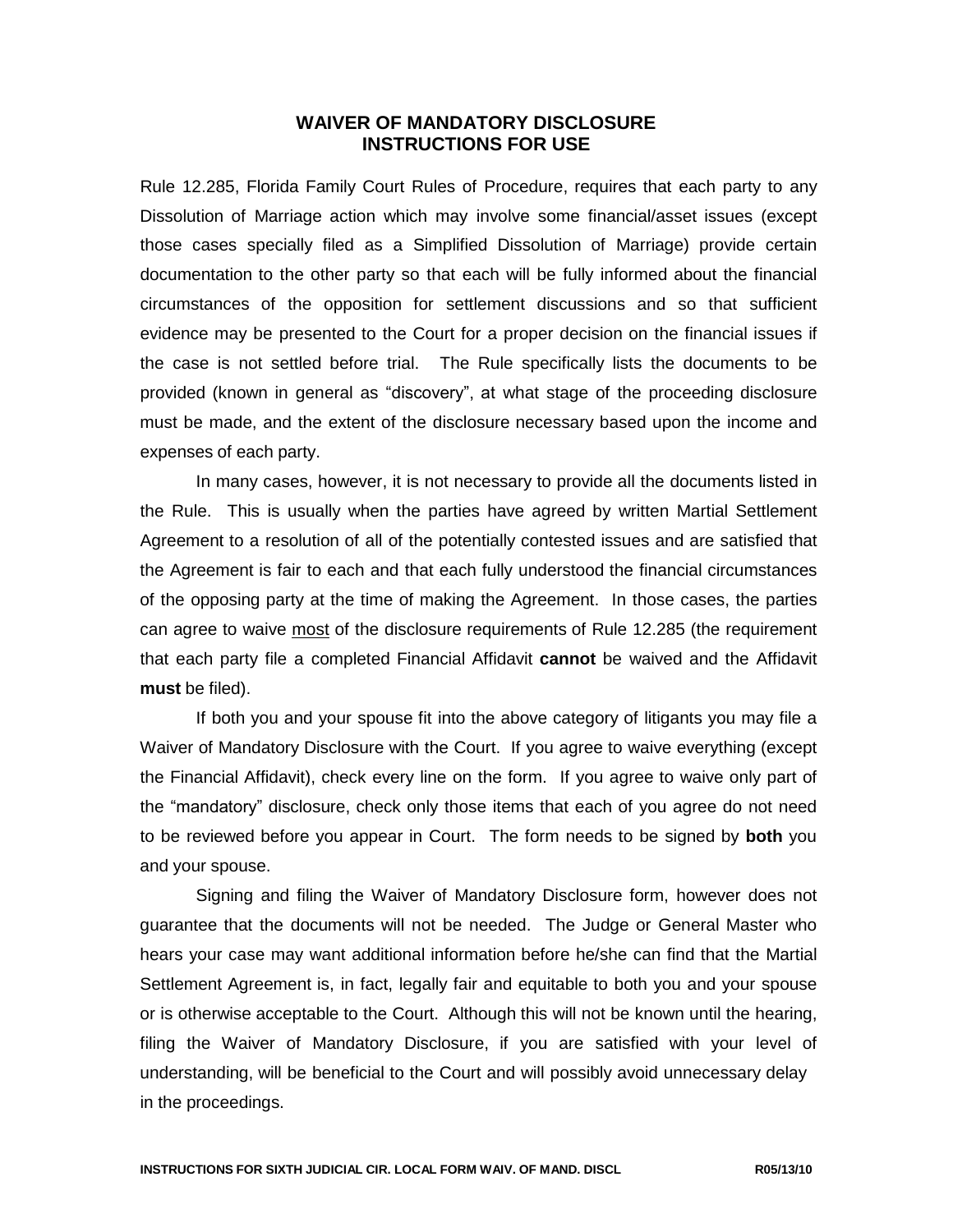## IN THE CIRCUIT COURT OF THE SIXTH JUDICIAL CIRCUIT IN AND FOR PASCO COUNTY, FLORIDA

Petitioner,

Case #:

VS.

 $\Box$ 

 $\Box$ 

 $\Box$ 

 $\Box$ 

 $\Box$ 

Section: **Section:** 

Respondent,

## **WAIVER OF MANDATORY DISCLOSURE**

The undersigned parties to this action, pro se or through counsel, hereby waive the mandatory disclosure required by Rule 12.285, Fla. Fam. L.R.P., as follows, acknowledging that the requirement to file a financial affidavit **cannot** be waived:

- I. FOR TEMPORARY RELIEF:
- $[\sqrt{\phantom{a}}]$  all that apply]<br> $\begin{bmatrix} \Box & \Box & \Box & \end{bmatrix}$  All per
	- a.  $\Box$  All personal (1040) federal tax, gift tax, and tangible personal property tax returns for the preceding year; or
		- Transcript of tax return as provided by IRS form 4506; or
		- $\overline{\Box}$  IRS forms W-2, 1099, and K-1 for past year because the income tax return for the past year has not been prepared;
- $\Box$ b. Pay stubs or other evidence of earned income for the 3 months before the service of the financial affidavit.
- II. FOR INITIAL, SUPPLEMENTAL, AND PERMANENT FINANCIAL RELIEF:
- $\Box$  $a.$  All personal (1040) federal and state income tax returns, gift tax returns, and intangible personal property tax returns for the preceding 3 years;
	- $\Box$  IRS forms W-2, 1099, and K-1 for past year because the income tax return for the past year has not been prepared;
	- b. Pay stubs or other evidence of earned income for the 3 months before the service of the financial affidavit.
	- c. A statement identifying the source and amount of all income for the 3 months before the service of the financial affidavit, if not reflected on the pay stubs produced.
	- d. All loan applications and financial statements prepared for any purpose or used for any purpose within the 12 months preceding the service of the financial affidavit.
	- e. All deeds to real estate in which the other party presently owns or owned an interest within the past 3 months. All promissory notes in which the other party presently owns or owned an interest within the last 3 months. All present leases in which the other party owns an interest.
	- f. All periodic statements for the last 3 months for all checking accounts and for the last year for all savings accounts, money market funds, certificates of deposit, etc.
		- g. All brokerage account statements for the past 12 months.
		- h. Most recent statement for any pension, profit sharing, deferred compensation, or retirement plan (for example, IRA, 401(k), 403(b), SEP, KEOGH, etc.) and summary plan description for any such plan in which the other party is a participant or alternate payee.
- $\Box$ i. The declarations page, the last periodic statement, and the certificate for any group insurance for all life insurance policies insuring my life or the life of my spouse.